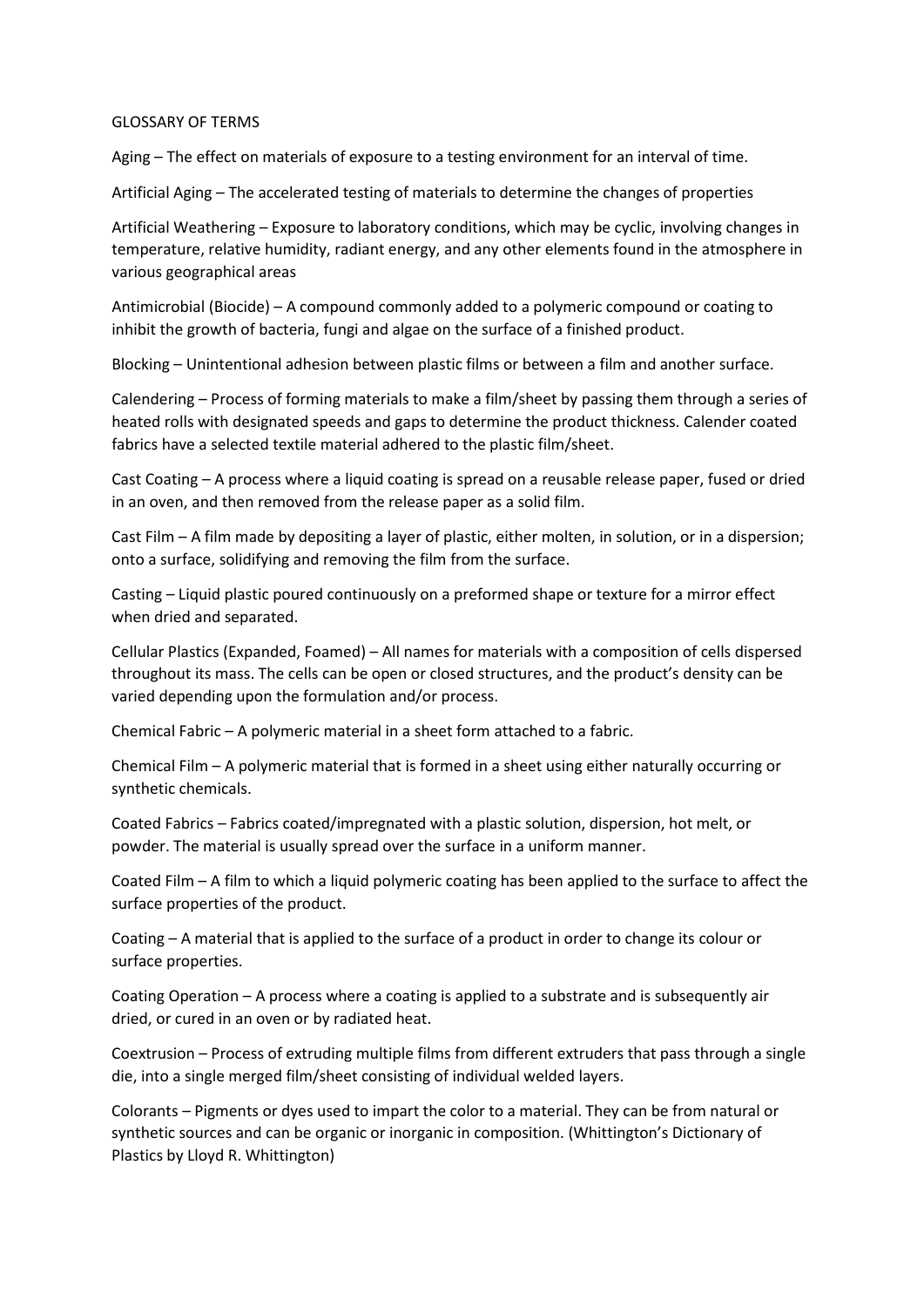Composite – A construction consisting of two or more polymeric films (usually PVC, PVC-ABS, or TPO) laminated together or laminated to a nonpolymeric substrate such as a fabric.

Compound/Compounding – A mixture of resin(s) and additives needed to modify the resin into a suitable form to make the finished article and the process of doing that operation. (Whittington's Dictionary of Plastics by Lloyd R. Whittington)

Conditioning – Placing a material into a set of standard environmental or stress conditions prior to testing the product. (Whittington's Dictionary of Plastics by Lloyd R. Whittington)

Degradable Plastic – A plastic designed to undergo a significant change in its chemical structure under specific environmental conditions resulting in a loss of some properties that may vary as measured by standard test methods appropriate to the plastic and the application in a period of time that determines its classification. (ASTM D883-91a – Standard Terminology Relating to Plastics)

Delamination – The separation of the layers of material in a laminate or composite. (ASTM D883- 91a – Standard Terminology Relating to Plastics)

Drape – A term to describe the way a fabric, coated fabric and/or film falls while it hangs; the suppleness and ability of a fabric to form graceful configurations.

Embossing – The process of imparting a specific pattern or graining to the surface of the material. This can be done during the film formation process or at a later operation. It generally requires the material to be at an elevated temperature during the process and then cooled to set in the embossing pattern. (Whittington's Dictionary of Plastics by Lloyd R. Whittington)

Extruder/Extrusion – A process in which heated or unheated plastic is forced through a shaping orifice (a die) in one continuously formed shape, as in film, sheet, rod, or tubing. (ASTM D883-91a – Standard Terminology Relating to Plastics)

Fabric – In the coated fabrics industry, this term refers to the textile material used to enhance the physicals of the composite formed by the coating/lamination of the plastic to the textile. The fabric usually is in a woven, knitted, or nonwoven construction.

Woven Fabrics consist of materials formed on a loom with two separate yarns (warp and filling) that are at right angles to each other. The two yarns go over and under each other in a designated pattern. Knitted Fabrics are formed by a single or multiple yarns making interlocking loops.

NonWoven Fabrics are formed by laying a continuous web of random spaced fibers to form a uniform batting. The fibers are then bonded to form a fabric by chemical adhesion, thermal or mechanical processes. (Whittington's Dictionary of Plastics by Lloyd R. Whittington)

Fabricating – The manufacture of plastic products from molded parts, rods, tubes, sheeting, extrusions, or other forms by appropriate operations such as punching, cutting, drilling and tapping including fastening plastic parts together or to other parts by mechanical devices, adhesives, heat sealing, or other means. (ASTM D883-91a – Standard Terminology Relating to Plastics)

Film – In plastics, an optional term for sheeting having a nominal thickness not greater than 0.25 mm (0.01 ins)(ASTM D883-91a – Standard Terminology Relating to Plastics) A thin sheet of uniform gauge without any underlying support fabric.

Gravure Coating – A process by which a design or full coating is applied to the surface of a product using an engraved cylinder.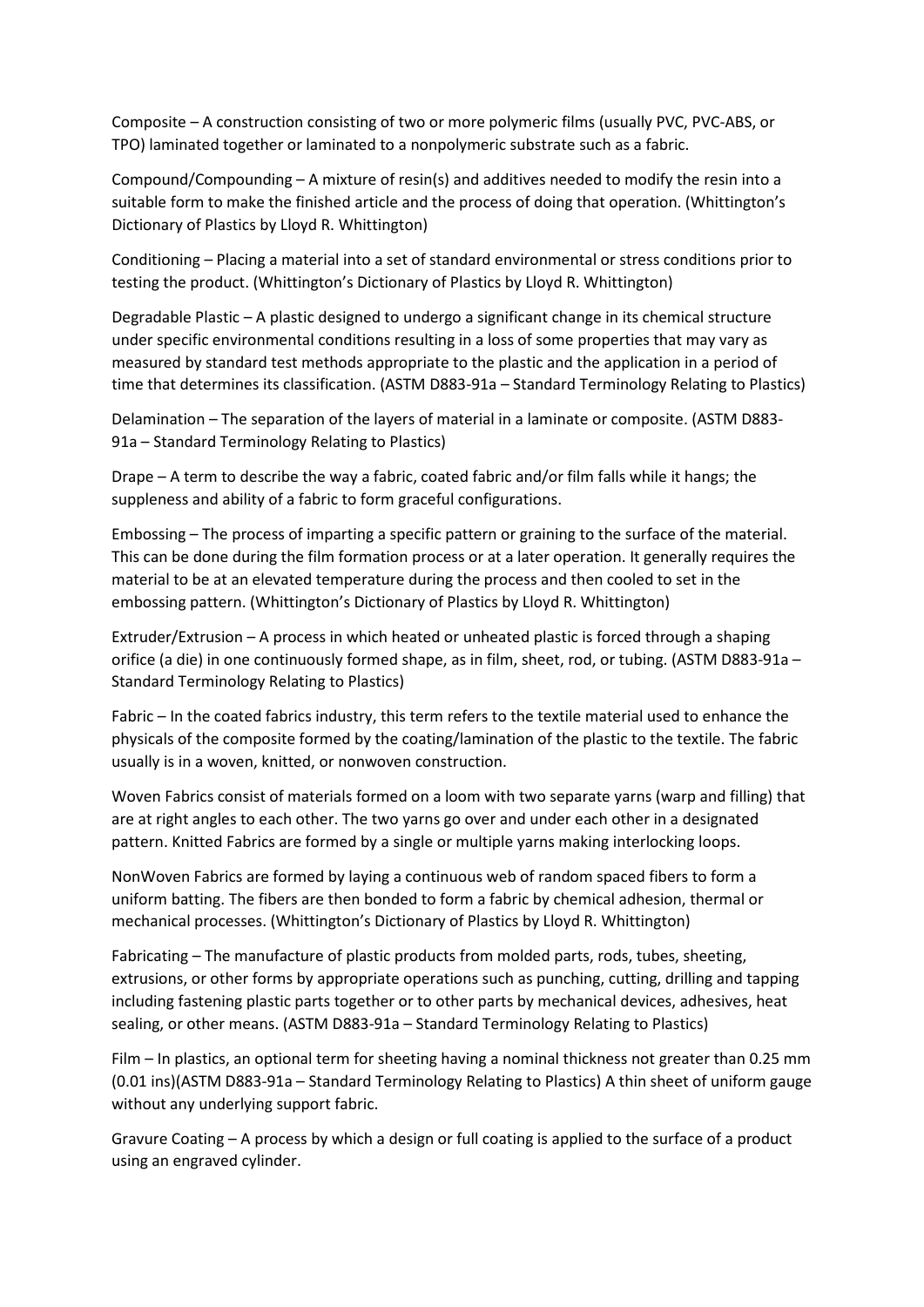Gravure Printing (Rotogravure) – A roll printing process where the amount and areas of application are determined by the location and depth of depressions engraved on the roll surface. The excess print vehicle is wiped off the surface of the roll with a doctoring blade prior to application. The metered print is applied to the plastic material as it passes between the gravure roll and a resilient surface backing roll. (Whittington's Dictionary of Plastics by Lloyd R. Whittington)

HAP (Hazardous Air Pollutant) – A material identified by the EPA which has been identified as toxic when released to the environment.

Hand – The tactile qualities of a fabric, coated fabric and/or film, e.g., softness, firmness, elasticity, fineness, resilience, and other qualities perceived by touch. (Man-Made Fiber and Textile Dictionary – Celanese Corporation)

Intumescence – The condition where a plastic material expands when exposed to very high heats and/or flames. It aides in reducing the flamespread of a material. (Whittington's Dictionary of Plastics by Lloyd R. Whittington)

Knitted Fabrics – See "Fabric."

Lacquer – A solution of a resin(s) in a volatile solvent that when applied to the surface of a material forms an adherent film when the solvents have evaporated. The film has similar properties to the resins used to make the original lacquer. (Whittington's Dictionary of Plastics by Lloyd R. Whittington)

Laminated Coated Fabrics – Products consisting of two or more calendered or extruded films which are bonded together by an adhesive, heat, and/or pressure.

Laminating – The process of combining two or more natural or synthetic layers together. Laminator – A machine used to combine multiple layers of polymer film or a polymeric film with a fabric. This process can use various adhesives or simply heat and pressure to combine the multiple layers.

Latex/Latices – A resinous polymer dispersion of material in a mainly aqueous vehicle. (Whittington's Dictionary of Plastics by Lloyd R. Whittington)

Machine Direction and Cross Machine Direction – Machine direction is parallel to the orientation through the equipment by which a film is manufactured (MD). Cross machine is perpendicular to machine direction.

Metamerism – A term used to note the condition where a material matches the color of another item in one type of light and does not in another type of light. Example: two pieces match in sunlight (daylight) but one looks too red when looked at under incandescent light. (Whittington's Dictionary of Plastics by Lloyd R. Whittington)

Nonrigid Plastic – For purposes of general classification, a plastic that has a modulus of elasticity either in flexure or in tension of not over 70 Mpa (10,000 psi) at 23°C and 50% relative humidity when tested in accordance with ASTM Test Methods D790, D747, D638, or D882. (ASTM D883-91a – Standard Terminology Relating to Plastics)

Non-Woven Fabrics – See "Fabric."

Offset Printing – Process of applying a print coat to a material where the printing material is first applied to an intermediate roll/plate surface. It is then transferred to the surface to be printed. (Whittington's Dictionary of Plastics by Lloyd R. Whittington)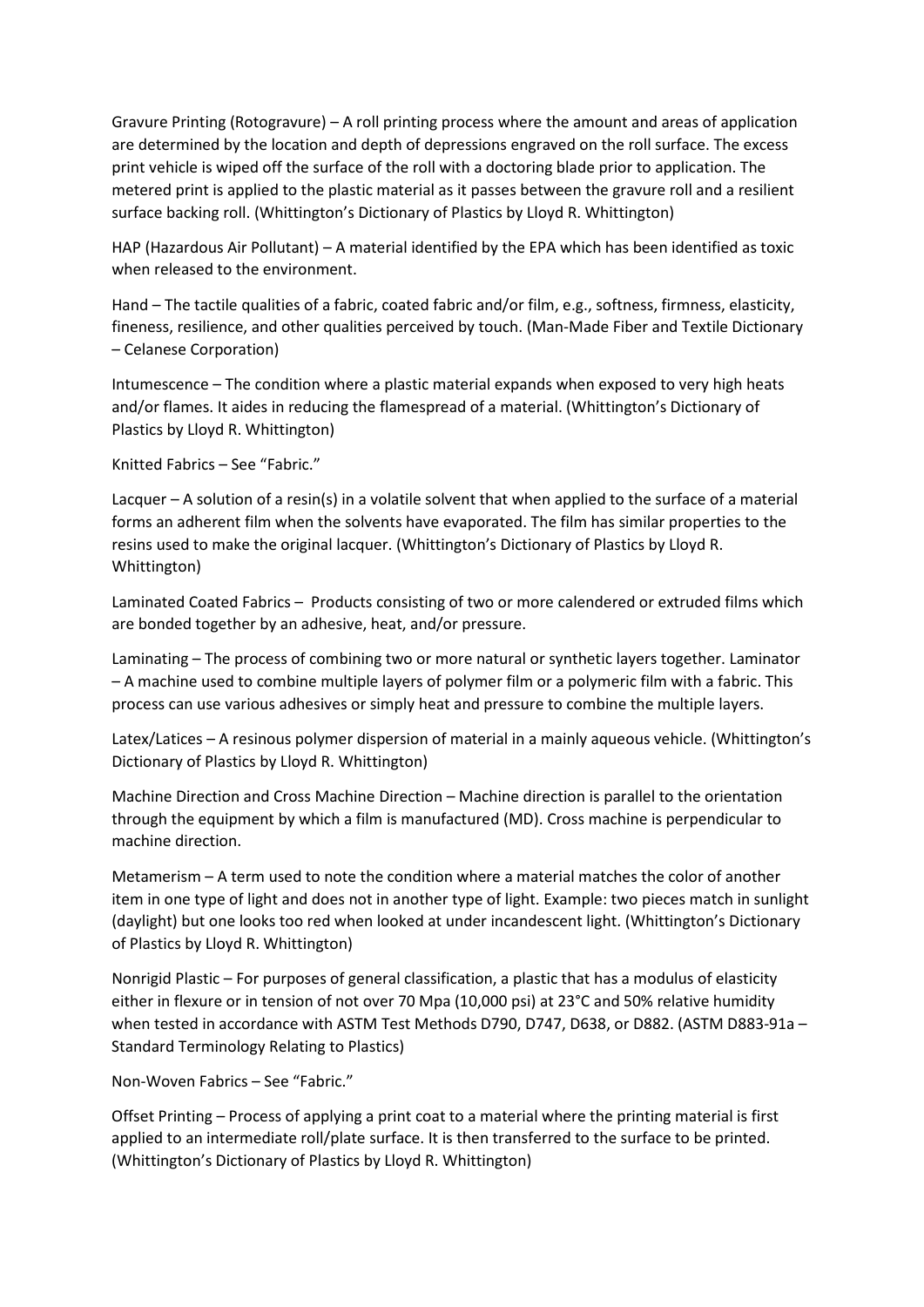Organasol – A suspension of resin and plasticizer mixture with a volatile organic liquid (at >5% level). Used mainly to lower viscosity of liquid material. (Whittington's Dictionary of Plastics by Lloyd R. Whittington)

Pigments – Colorants that are insoluble in the medium in which they are used. They can be organic (contain carbon in molecule basic component) or inorganic (contain a metal in molecule basic component) and derived from both natural or synthetic sources. (Whittington's Dictionary of Plastics by Lloyd R. Whittington)

Plastic – A material of one or several organic polymers of large molecular weight that is solid in its finished application. It should flow in some state of its manufacturing operation. This definition excludes certain materials that meet some or all of the criteria such as rubber, paint, adhesives, etc. (Whittington's Dictionary of Plastics by Lloyd R. Whittington)

Plasticizer – A substance incorporated in a material to increase its workability, flexibility, or distensibility. (ASTM D883-91a – Standard Terminology Relating to Plastics)

Plastisol – A vinyl homopolymer or copolymer suspension containing plasticizer(s) and other needed additives. The liquid suspension is relatively stable at lower temperatures, but will solvate the resin to form a flexible solid material at elevated temperatures. The plastisol can be used in varied manufacturing processes including coating or casting a film. (Whittington's Dictionary of Plastics by Lloyd R. Whittington)

Polymer – A product made by the reaction of simple molecular material(s) (monomer(s)) that are linked together to form much larger molecular structure(s) that are multiples of the monomer(s). (Whittington's Dictionary of Plastics by Lloyd R. Whittington)

Poly(Vinyl Chloride) – A polymer prepared by the polymerization of vinyl chloride as the sole monomer. (ASTM D883-91a – Standard Terminology Relating to Plastics)

Primer – A coating applied to the surface of a film to improve the receptivity of the surface for further coating application or improve bonds to an adhesive.

Recycled Plastic – Those plastics composed of postconsumer material or recovered material only, or both, that may or may not have been subject to additional processing steps of the types used to make products such as recycled-regrind or reprocessed or reconstituted plastics. (ASTM D883-91a – Standard Terminology Relating to Plastics)

Rigid Plastic – For purposes of general classification, a plastic that has a modulus of elasticity, either in flexure or in tension, greater than 700 Mpa (100,000 psi) at 23°C and 50% relative humidity when tested in accordance with ASTM Test Methods D747, D790, D638, or D882. (ASTM D883-91a – Standard Terminology Relating to Plastics)

Rotogravure – See "Gravure Printing." (Whittington's Dictionary of Plastics by Lloyd R. Whittington)

Sheet – An individual piece of sheeting. (ASTM D883-91a – Standard Terminology Relating to Plastics) Also, see "Film." (Whittington's Dictionary of Plastics by Lloyd R. Whittington)

Sheeting – A form of plastic in which the thickness is very small in proportion to length and width and in which the plastic is present as a continuous phase throughout, with or without filter. (ASTM D883-91a – Standard Terminology Relating to Plastics)